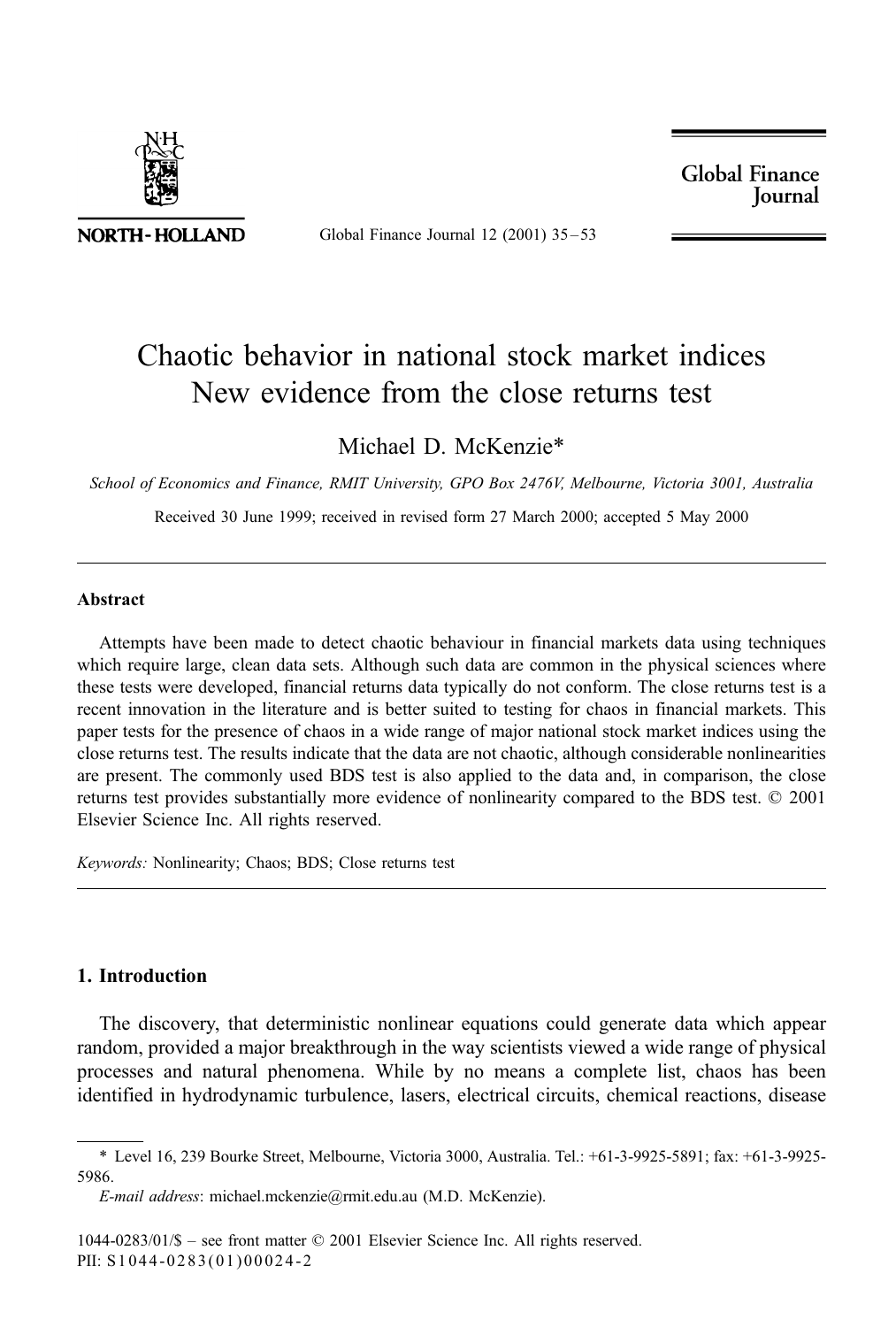epidemics, biological reactions, and climatic change.<sup>1</sup> Buoyed by the research of their physical science counterparts, financial market researchers have attempted to establish whether the apparently random nature of asset prices and economic time series could also be explained by the presence of chaotic behaviour.

One of the most commonly applied tests for nonlinearity is the BDS test of Brock, Dechert, and Scheinkman (1987), details of which may be found in Dechert (1996). Subsequent to its introduction, the BDS test has been generalised by Savit and Green (1991) and Wu, Savit, and Brock (1993) and more recently, DeLima (1998) introduced an iterative version of the BDS test. The BDS test is a statistical test of the null hypothesis of IID and is based on the Grassberger and Procacia (1983) correlation integral. As such, the BDS procedure may be considered as a test for linear and nonlinear departures from IID rather than a specific test for chaos. It is in this latter context however, that the test has most commonly been applied usually in conjunction with the estimation of entropy, Lyapunov exponents, or correlation dimensions.

The BDS test has been used to test for nonlinear behaviour in a wide range of financial data including national stock market indices (see Abhyankar, Copeland, & Wong, 1995, 1997; Ahmed, Rosser, & Uppal, 1996; Barkoulas & Travlos, 1998; Hsieh, 1991; Mayfield & Mizrach, 1992; Olmeda & Perez, 1995; Philippatos, Pilarinu, & Malliaris, 1993; Scheinkman & LeBaron, 1989; Sewell, Stansell, Lee, & Below, 1996; Willey, 1992), exchange rates (see Cecen & Erkal, 1996; Chiarella, Peat, & Stevenson, 1994; Hsieh, 1989; Serletis & Gogas, 1997; Vassilicos, Demos, & Tata, 1992), futures data (see Chwee, 1998; Eldridge & Coleman, 1993; Kodres & Papell, 1991; Vaidyanathan & Krehbiel, 1992), and commodity prices (see Frank & Stengos, 1988; Kohzadi & Boyd, 1995). In general, the BDS test results furnished by this literature provide substantial empirical evidence of nonlinear structure in a wide range of financial asset prices.

The BDS test belongs to the metric invariant class of tests for chaotic behaviour, which were developed for application in the physical sciences where long, clean data sets are the norm. In finance, however, small noisy data sets are more common and the application of the BDS test to such data presents a number of problems (a discussion of which is presented in Section 2). A recent development in the literature has been the introduction of the close returns test, which is a topological invariant testing procedure.<sup>2</sup> Compared to the existing metric class of testing procedures including the BDS test, the close returns test is better suited to testing for chaos in financial and economic time series. Despite these advantages, in comparison to the BDS test, the close returns test has largely been overlooked in the finance literature. Gilmore (1993a, 1993b) applied the close returns test to weekly CRSP data sampled over the period 1962–1989 and the results suggest the presence of nonlinear structure in the data, which was not chaotic. US macroeconomic, treasury bill, and exchange rate data were also considered with similar results. Gilmore (1996) extended the earlier

<sup>&</sup>lt;sup>1</sup> See Gleick (1987) for discussion on the range of processes, which have been found to exhibit chaotic behaviour.

 $2$  See Gilmore (1998) for a survey.